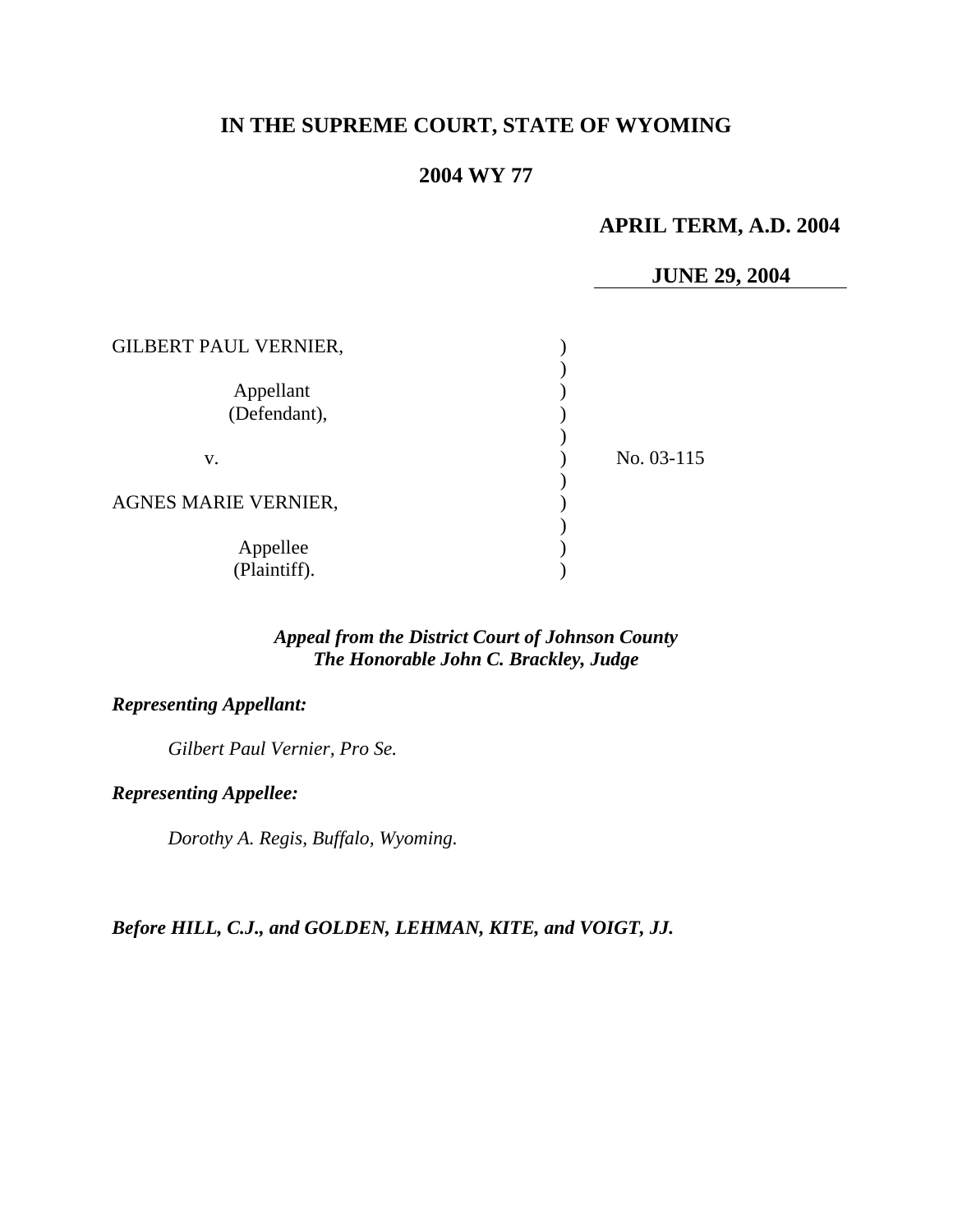### **VOIGT, Justice.**

[¶1] The appellant, Gilbert Paul Vernier, was incarcerated in Colorado when his wife filed for divorce. The divorce was granted, and the appellant now claims that the district court erred in dividing the parties' property and in not allowing him the requisite thirty days to answer the complaint. We affirm.

### *ISSUES*

[¶2] The appellant presents two issues for our review:

- 1. Was the division of marital property equitable?
- 2. Were the Wyoming Rules of Civil Procedure violated?

### **FACTS**

[¶3] The appellee, Agnes Marie Vernier, filed a Verified Complaint for Divorce on March 28, 2003. When she filed the complaint, her husband, the appellant, was incarcerated at Crowley Correctional Facility in Olney Springs, Colorado. He was personally served there with a copy of the complaint and summons on March 31, 2003. The appellee filed an Application for Entry of Default on April 24, 2003, accompanied by supporting affidavits, and on May 7, 2003, after the appellant failed to plead or otherwise defend, the Clerk of the District Court entered a default. Despite the entry of default, the matter was heard on May 20, 2003, with the appellant appearing *pro se* by telephone. The district court ultimately granted the divorce and divided the parties' property and debts. The appellant filed a notice of appeal on June 9, 2003.

### **DISCUSSION**

[¶4] The appellant first claims that the district court's property division was inequitable. He contends that a "review of the record will convinced [*sic*] this Court that the trial judge did not carefully and conscientiously considered [*sic*] all of the factors that should have entered into the deliberations and subsequent decision pursuant to the division of property." (Emphasis in original.)

[¶5] We note, at the outset, that the appellant failed to provide this Court a transcript of the proceeding pursuant to W.R.A.P. 3.02,  $\overline{1}$  or a statement of the evidence as allowed by

 $1$  W.R.A.P. 3.02(b) provides:

In all cases other than criminal and juvenile matters, if the proceedings in the trial court were stenographically reported by an official court reporter, appellant shall, contemporaneously with the filing of the notice of appeal, file and serve on appellee a description of the parts of the transcript which appellant intends to include in the record and unless the entire transcript is to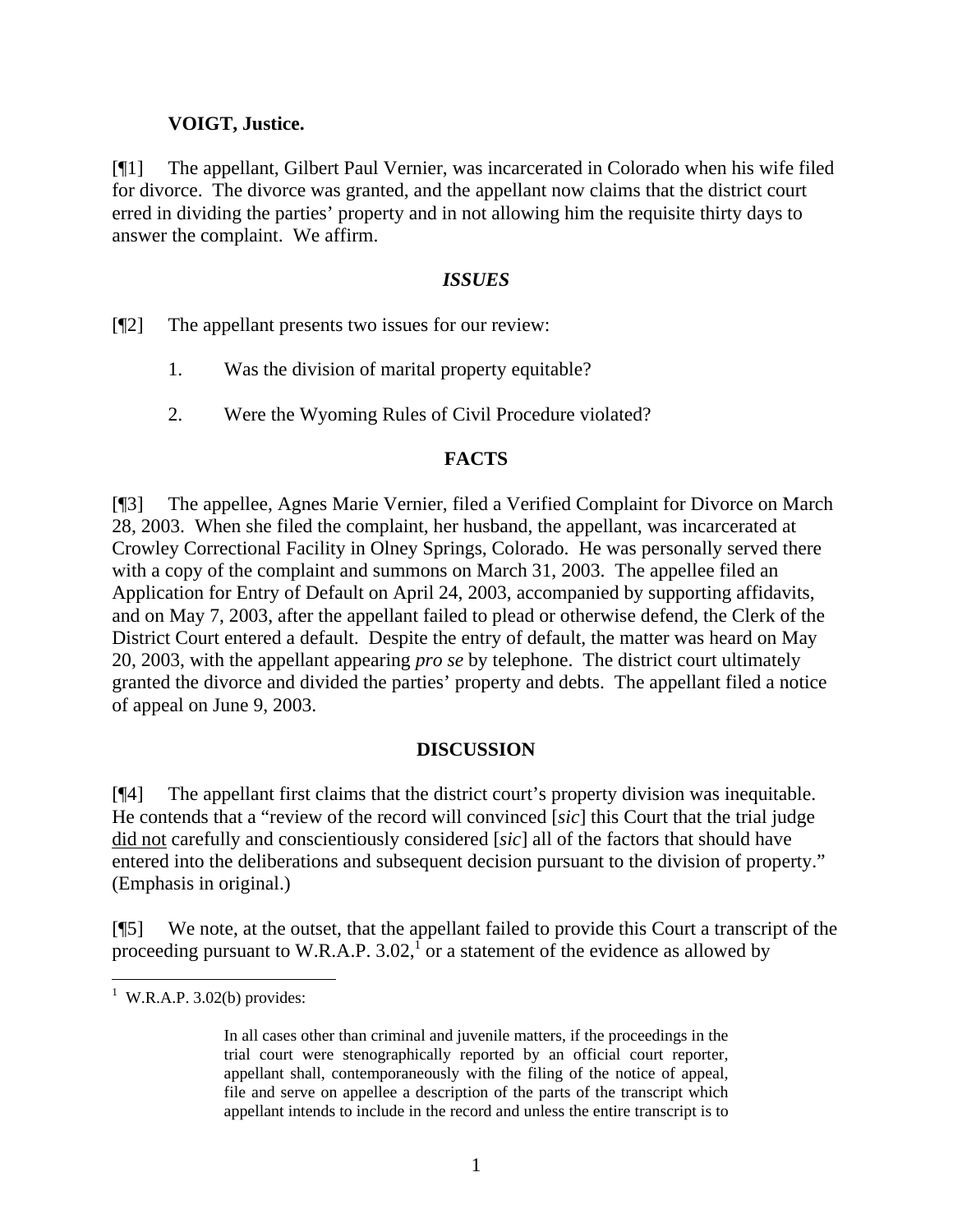W.R.A.P. 3.03.<sup>2</sup> The appellant has the burden of providing this Court a complete record. *Erhart v. Evans,* 2001 WY 79, ¶ 18, 30 P.3d 542, 547 (Wyo. 2001); *Wood v. Wood,* 865 P.2d 616, 617 (Wyo. 1993). Without a sufficient record, we must "'"accept the 'trial court's findings as being the only basis for deciding the issues which pertain to the evidence.'"'" *Smith v. Smith*, 2003 WY 87, ¶ 11, 72 P.3d 1158, 1161 (Wyo. 2003) (*quoting Williams v. Dietz*, 999 P.2d 642, 645 (Wyo. 2000) and *Weiss v. Pedersen*, 933 P.2d 495, 498 (Wyo. 1997), *abrogated on other grounds by White v. Allen*, 2003 WY 39, 65 P.3d 395 (Wyo. 2003)). "In the absence of anything to refute them, we will sustain the trial court's findings, and we assume that the evidence presented was sufficient to support those findings." *Willowbrook Ranch, Inc. v. Nugget Exploration, Inc.,* 896 P.2d 769, 771-72 (Wyo. 1995). Where a proper record is not provided, an appeal may be dismissed or review may be limited to those issues not requiring inspection of the record. *Stadtfeld v. Stadtfeld*, 920 P.2d 662, 664 (Wyo. 1996).

[¶6] The division of marital property is within the sound discretion of the district court. *Sweat v. Sweat*, 2003 WY 82, ¶ 6, 72 P.3d 276, 278 (Wyo. 2003). "'Without either a transcript or an approved statement of the hearing we cannot assume that the court's findings were unsupported. We cannot find an abuse of discretion.'" *Stadtfeld*, 920 P.2d at 664 (*quoting Feaster v. Feaster*, 721 P.2d 1095, 1097 (Wyo. 1986)). Accordingly, we will affirm the property distribution set out in the divorce decree.

[¶7] The appellant next requests that we nullify the district court's order, arguing that "Wyoming Rules of Civil Procedures were violated by the [appellee] . . .." While the appellant does not specify which rules were violated, he claims that the "[a]ppellee failed to wait the required 30 days before filing an Application For Entry of Default and Request for Setting." (Emphasis in original.) From this statement, we presume that the appellant is

> be included, a statement of the issues appellant intends to present on appeal. If an appellant intends to assert on appeal that a finding or conclusion is unsupported by the evidence or contrary to the evidence, appellant shall include in the record a transcript of all evidence relevant to such finding or conclusion. If appellee deems a transcript of other parts of the proceedings to be necessary appellee shall, within 15 days after service of the designation of the partial transcript by appellant, order such parts from the reporter or procure an order from the trial court directing appellant to do so. At the time of ordering, a party must make arrangements satisfactory to the reporter for payment of the cost of the transcript.

#### $2$  W.R.A.P. 3.03 provides:

 $\overline{a}$ 

If no report of the evidence or proceedings at a hearing or trial was made, or if a transcript is unavailable, appellant may prepare a statement of the evidence or proceedings from the best available means including appellant's recollection. The statement shall be served on appellee, who may serve objections or propose amendments within 15 days after service. The statement and any objections or proposed amendments shall be submitted to the trial court for settlement and approval and as settled and approved shall be included by the clerk of the trial court in the record on appeal.